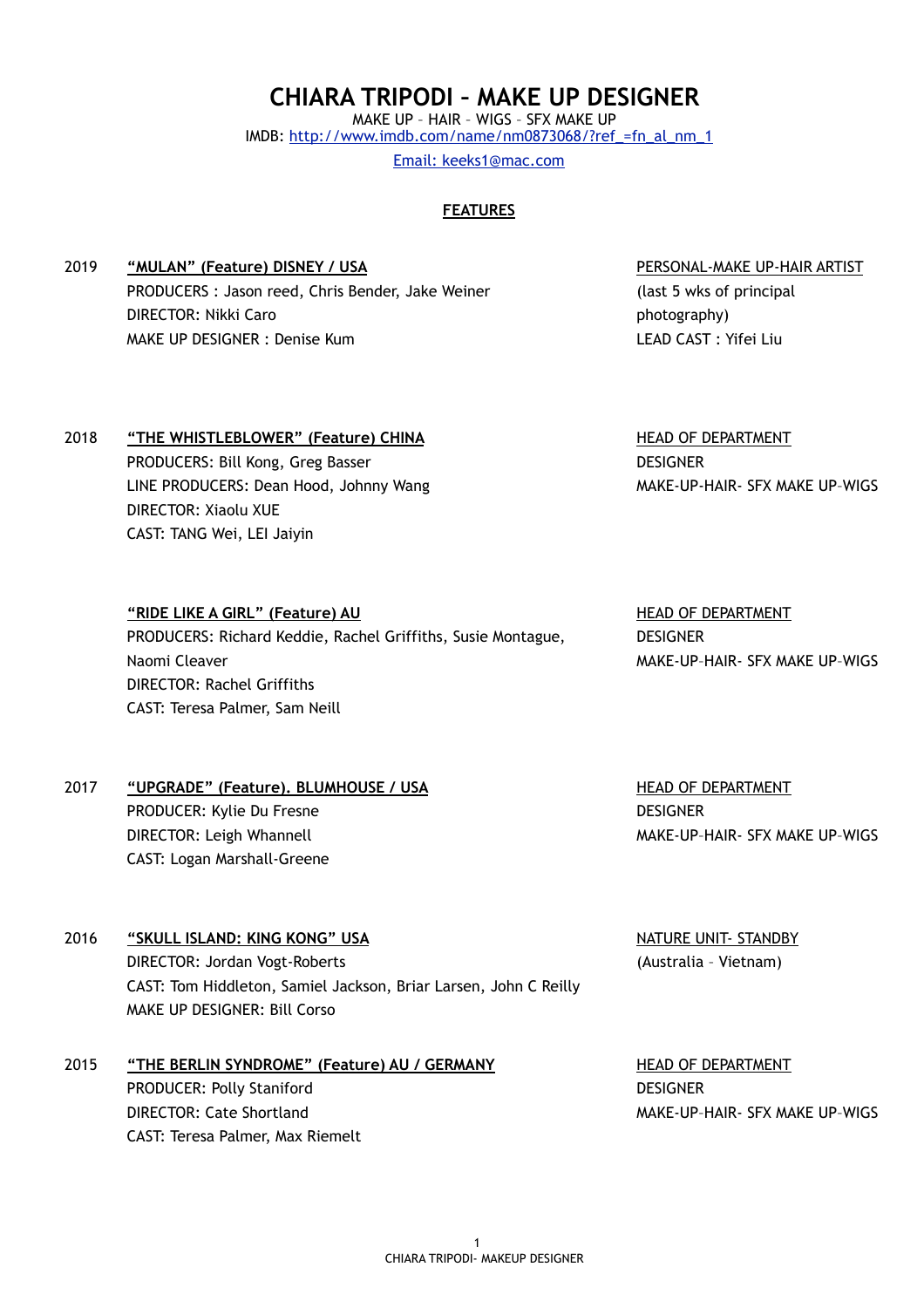2014 **"THE DAUGHTER" (Feature) AU**  PRODUCERS: Jan Chapman, Nicole O'Donahue DIRECTOR: Simon Stone CAST: Geoffrey Rush, Sam Neill, Miranda Otto, Ewen Lesley, Odessa Young

HEAD OF DEPARTMENT **DESIGNER** MAKE-UP–HAIR- SFX MAKE UP–WIG

## 2010 **"THE HUNTER" (Feature) AU**  PRODUCER: Vincent Sheehan DIRECTOR: Daniel Nettheim CAST: William Dafoe, Sam Neill, Francis O'connor

HEAD OF DEPARTMENT **DESIGNER** MAKE-UP–HAIR- SFX MAKE UP–WIGS

HEAD OF DEPARTMENT

**DESIGNER** 

### 2009 **"DON'T BE AFRAID OF THE DARK" (Feature) USA**  PRODUCERS: Guillermo Del Toro, Mark Johnson, Bill Horberg, Stephen Jones DIRECTOR: Troy Nixy CAST: Katie Holmes, Guy Pearce, Ballie Madison, Jack Thompson

### 2006 **"WHERE THE WILD THINGS ARE" (Feature) USA**

PRODUCERS: Tom Hanks, Vincent Landay, Morice Sandak DIRECTOR: Spike Jones CAST: Catherine Keener, Mark Ruffallo, Max Records

### **"CLUBLAND" (Feature) AU**

PRODUCER: Rosemary Blythe DIRECTOR: Cherie Nolan CAST: Brenda Blytham, Emma Booth, Rebecca Gibney, Khan Chittenson

**"GHOST RIDER" (Feature) USA**  H.O.D: Lesley Vanderwelt CHARACTER SPECIFIC ARTIST

## **"SON OF MASK" (Feature) USA**

PRODUCERS: Beau Marks, Steven Jones DIRECTOR: Larry Gutterman H.O.D: Viv Mepham CAST: Alan Cumming, Jamie Kennedy, Bob Hoskins HEAD OF DEPARTMENT **DESIGNER** MAKE-UP–HAIR- SFX MAKE UP–WIGS

MAKE-UP–HAIR- SFX MAKE UP–WIGS

HEAD OF DEPARTMENT DESIGNER MAKE-UP–HAIR- SFX MAKE UP–WIGS

**GRESSILL** 

MAKE-UP AND HAIR ARTIST MAIN CAST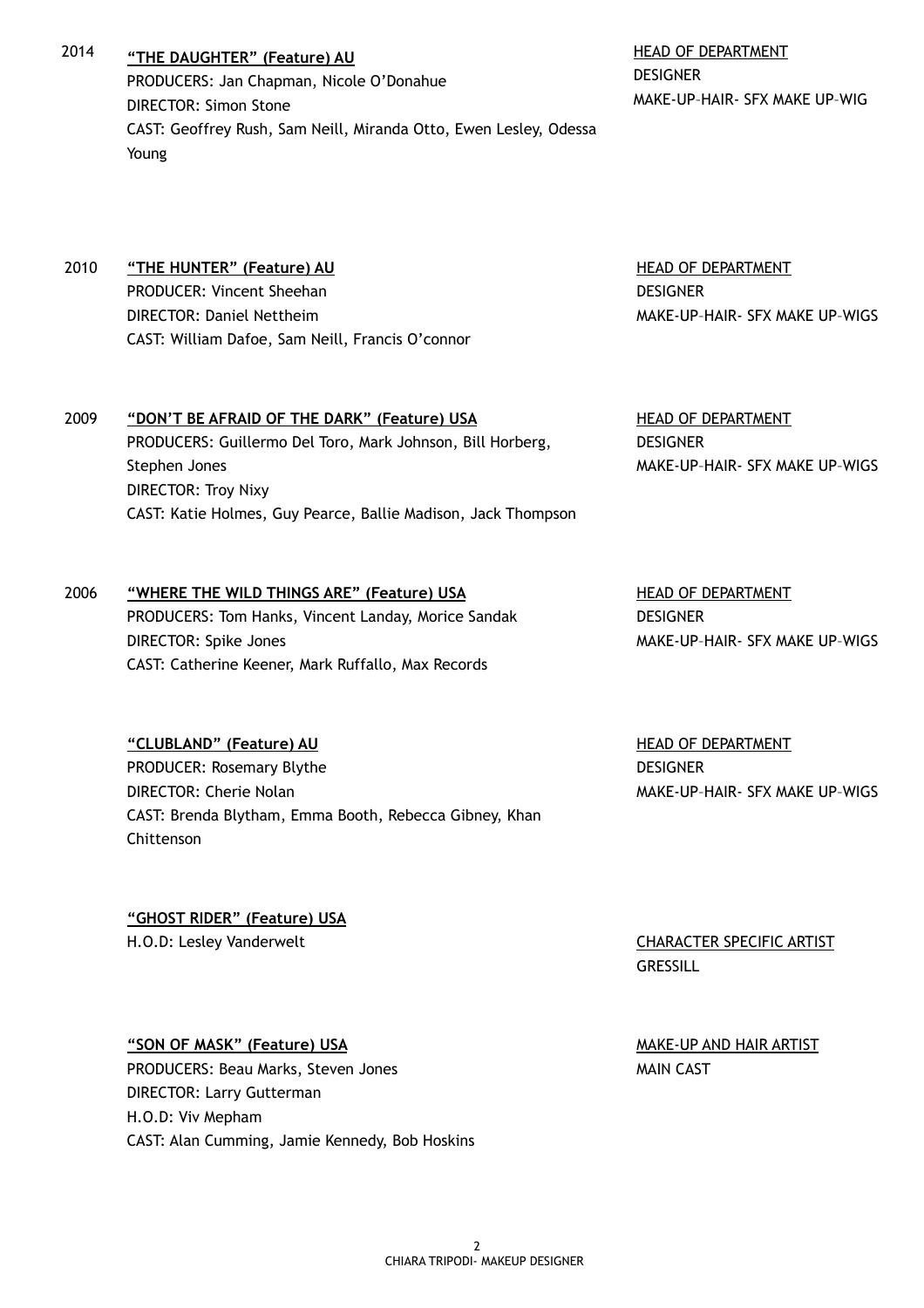**"MOULIN ROUGE" (Feature) AU**  DIRECTOR: Baz Lurhmann H.O.D: Lesley Vanderwelt

### 2002 **"THE GREAT RAID" (Feature) USA**  PRODUCER: Marty Katz

DIRECTOR: John Dahl H.O.D: Viv Mepham CAST: Benjamin Bratt, James Franco, Joesph Fiennes

1999 **"RISK" (Feature) AU**  PRODUCER: Marian McGowan DIRECTOR: Alan White CAST: Brian Brown, Claudia Karvan, Tom Long

1997 **"THE THIN RED LINE" (Feature) USA**  PRODUCER: Grant Hill DIRECTOR: Terrance Mallick H.O.D: Viv Mepham CAST: Sean Penn, Nick Nolte, Adrian Brody, John Cusack, Ben Chaplin, J.C. Reilly, George Clooney

1996 **"THANK GOD HE MET LIZZIE" (Feature) AU**  PRODUCER: Johnathan Steinman DIRECTOR: Cherie Nolan CAST: Cate Blanchett, Richard Roxborough, Francis O'Conner

1995 **"FLOATING LIFE" (Feature) CHINA**  PRODUCERS: Bridget Ikin DIRECTOR: Clara Law

> **"DALLAS DOLLS" (Feature) AU**  PRODUCERS: ABC DIRECTOR: Anne Turner CAST: Sandra Bernhard, Rose Burns, Victoria Longley

MAKE-UP AND HAIR ARTIST MAIN CAST

HEAD OF DEPARTMENT DESIGNER MAKE-UP–HAIR- SFX MAKE UP–WIGS

MAKE-UP AND HAIR ARTIST MAIN CAST

HEAD OF DEPARTMENT

**DESIGNER** 

MAKE-UP–HAIR- SFX MAKE UP–WIGS

HEAD OF DEPARTMENT **DESIGNER** MAKE-UP–HAIR- SFX MAKE UP–WIGS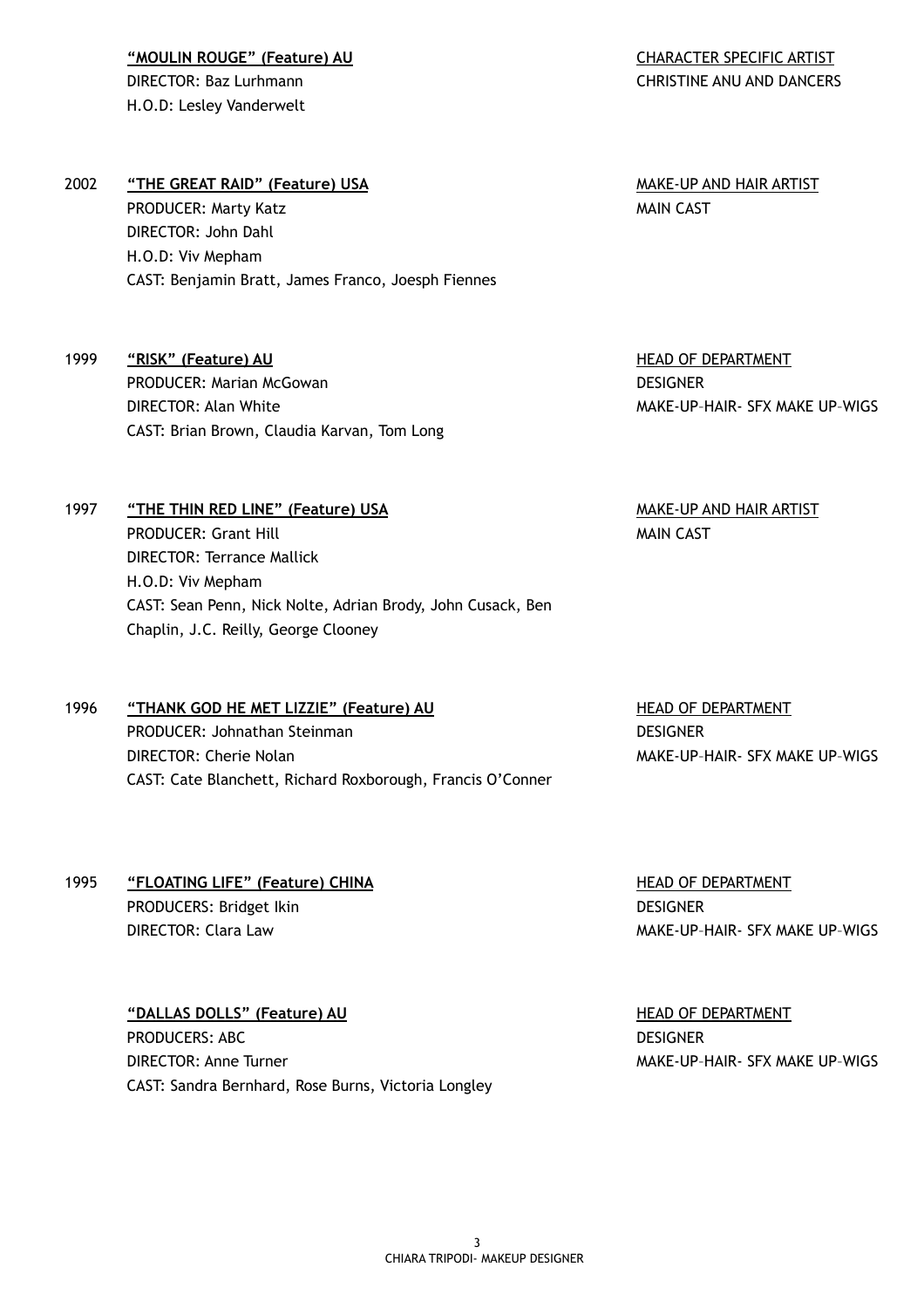### **TELEVISION**

## **"RFDS"** Series 1. AU PRODUCERS: Imogen Banks , DIRECTOR: Jennifer Leacey CAST: Emma Hamilton, Stephen Peacocke, Justine Clarke

HEAD OF DEPARTMENT **DESIGNER** MAKE-UP–HAIR- SFX MAKE UP-WIGS

HEAD OF DEPARTMENT DESIGNER MAKE-UP–HAIR- SFX MAKE UP-WIGS

HEAD OF DEPARTMENT DESIGNER MAKE-UP–HAIR- SFX MAKE UP-WIGS

#### **PREACHER" (Series 4) USA /SONY /AMC**

**"SHANTARAM" Eps 1,2 US / AU / INDIA** 

Kurzel ,Andrea Barron, Nicole Clemens

DIRECTOR: Justin Kurzel CAST: Charlie Hunnam

PRODUCERS : Dave Erickson, Eric Warren singer ,Justin

PRODUCERS : Sam Catlin, Seth Rogen, Evan Goldberg, David Coatsworth, Dean Hood DIRECTORS: Sam Catlin, Iain MacDonald, Kevin Hooks, John Grillo, Jonathan Watson, Laura Belsey CAST: Dominic Cooper, Ruth Negga , Joe Gilgun

#### 2018 **"JACK IRISH" AU**

APPLE TV.

2020

2019

PRODUCERS: Ian Collie, Andrew Knight, Matt Cameron, Yvonne Collins DIRECTORS: Mark Joffe, Kriv Stenders, Fiona Banks, Ruth Borgobello HOD: Zeiljka Stanin

MAKE-UP - HAIR - SFX MAKE UP ARTIST

**"SISTERS" (Pilot/Season one) AU**  PRODUCER: Imogen Banks DIRECTORS: Emma Freeman, Shannon Murphay

 HEAD OF DEPARTMENT DESIGNER MAKE-UP–HAIR- SFX MAKE UP–WIGS

2017 **"OFFSPRING" (Seasons 1,2,3,4,5,6 &7) AU**  PRODUCERS: John Edwards, Imogen Banks DIRECTOR: Various CAST: Asher Keddie, Kat Stewart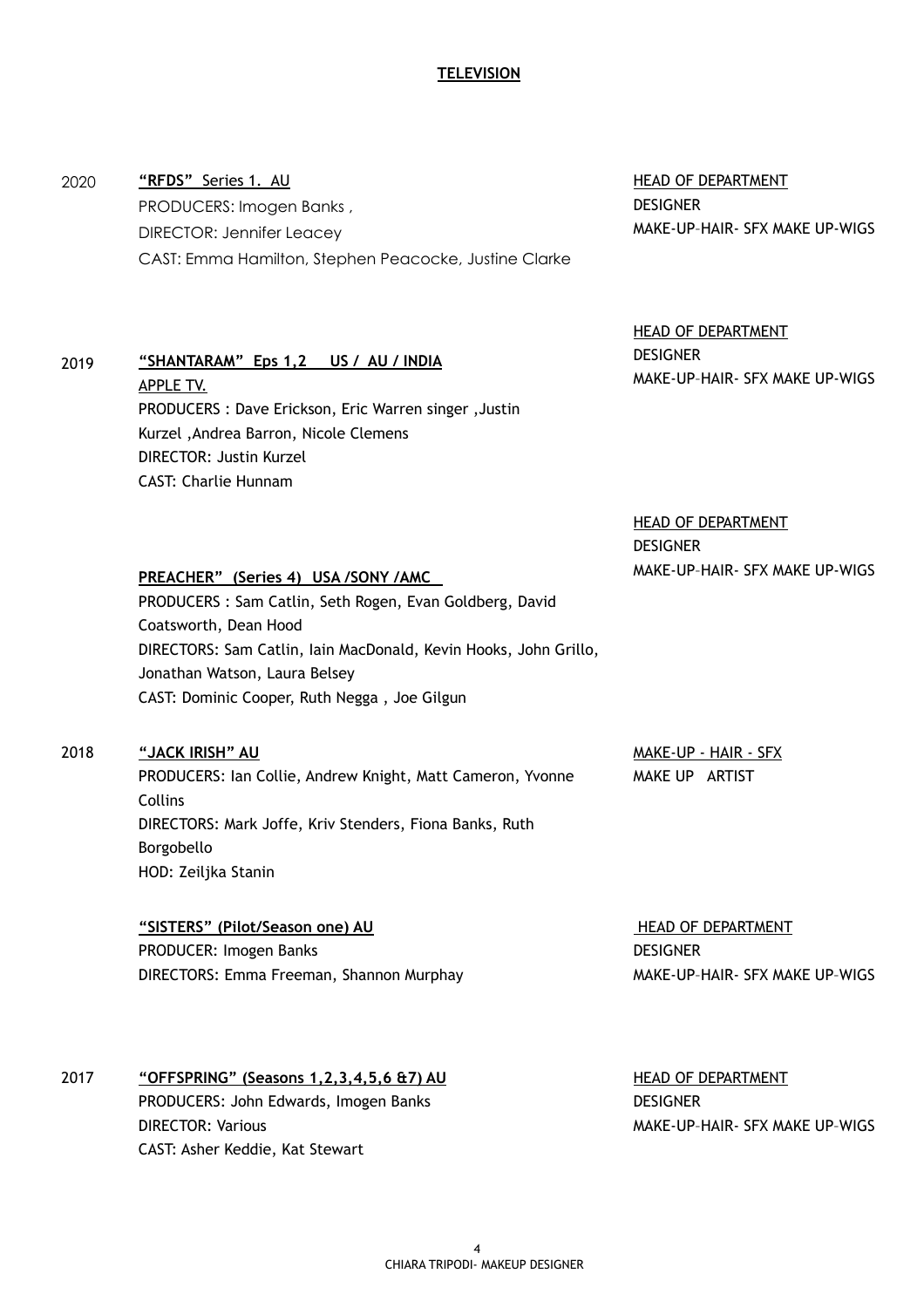2016 **"THE WARRIORS" AU**  PRODUCER: Rob Connolly DIRECTOR: Various

2015 **"GLITCH" (Season one) AU**  PRODUCER: Match Box Pictures DIRECTOR: Emma Freeman CAST: Emma Booth, Patrick Bramell

> **"THE BEAUTIFUL LIE" (Mini-Series) AU**  PRODUCERS: John Edwards, Imogen Banks, Alice Bell DIRECTORS: Glendyn Ivin, Peter Salmon CAST: Sarah Snooks, Rodger Corser, Dan Whylie, Sophie Lowe

HEAD OF DEPARTMENT **DESIGNER** MAKE-UP–HAIR- SFX MAKE UP–WIGS

HEAD OF DEPARTMENT DESIGNER MAKE-UP–HAIR- SFX MAKE UP–WIGS

HEAD OF DEPARTMENT **DESIGNER** MAKE-UP–HAIR- SFX MAKE UP–WIGS

HEAD OF DEPARTMENT

**DESIGNER** 

2014 **"GALLIPOLI (Mini-Series) AU**  PRODUCERS: John Edwards, Rob Connolly, Imogen Banks DIRECTOR: Glendyn Ivin CAST: Kodi Smit-McPhee and many more

> **"MARY- The Making of A Princess (Tele Feature)**  PRODUCER: Freemantle Media DIRECTOR: Jennifer Leacey CAST: Emma Hamilton, Ryan O'Kane

- 2012 **"PUBERTY BLUES" (Season one)**  PRODUCERS: John Edwards, Imogen Banks DIRECTORS: Emma Freeman, Glendyn Ivan CAST: Claudia Karvan, Susie Porter, Dan Whylie
- 2010 **"THE PACIFIC" (Mini-Series) USA-HBO**  PRODUCERS: Steven Spielberg, Tom Hanks, Tony To, Gene Kelly DIRECTORS: Tim Van Pattern, David Nutter, Jeremy Podeswa, Graham Yost, Carl Franklin

*"2010 EMMY WINNER – "THE PACIFIC" BEST MAKE UP ON A MINI SERIES OR FILM* 

2008 **"TANGLE" (Season one, two & three)**  PRODUCERS: John Edwards, Imogen Banks DIRECTOR: Emma Freeman CAST: Justine Clarke, Ben Mendelson, Catherine Mclements HEAD OF DEPARTMENT **DESIGNER** MAKE-UP–HAIR- SFX MAKE UP–WIGS

MAKE-UP–HAIR- SFX MAKE UP–WIGS

HEAD OF DEPARTMENT **DESIGNER** MAKE-UP–HAIR- SFX MAKE UP–WIGS

HEAD OF DEPARTMENT **DESIGNER** MAKE-UP–HAIR- SFX MAKE UP–WIGS

(heading two units simultaneously)